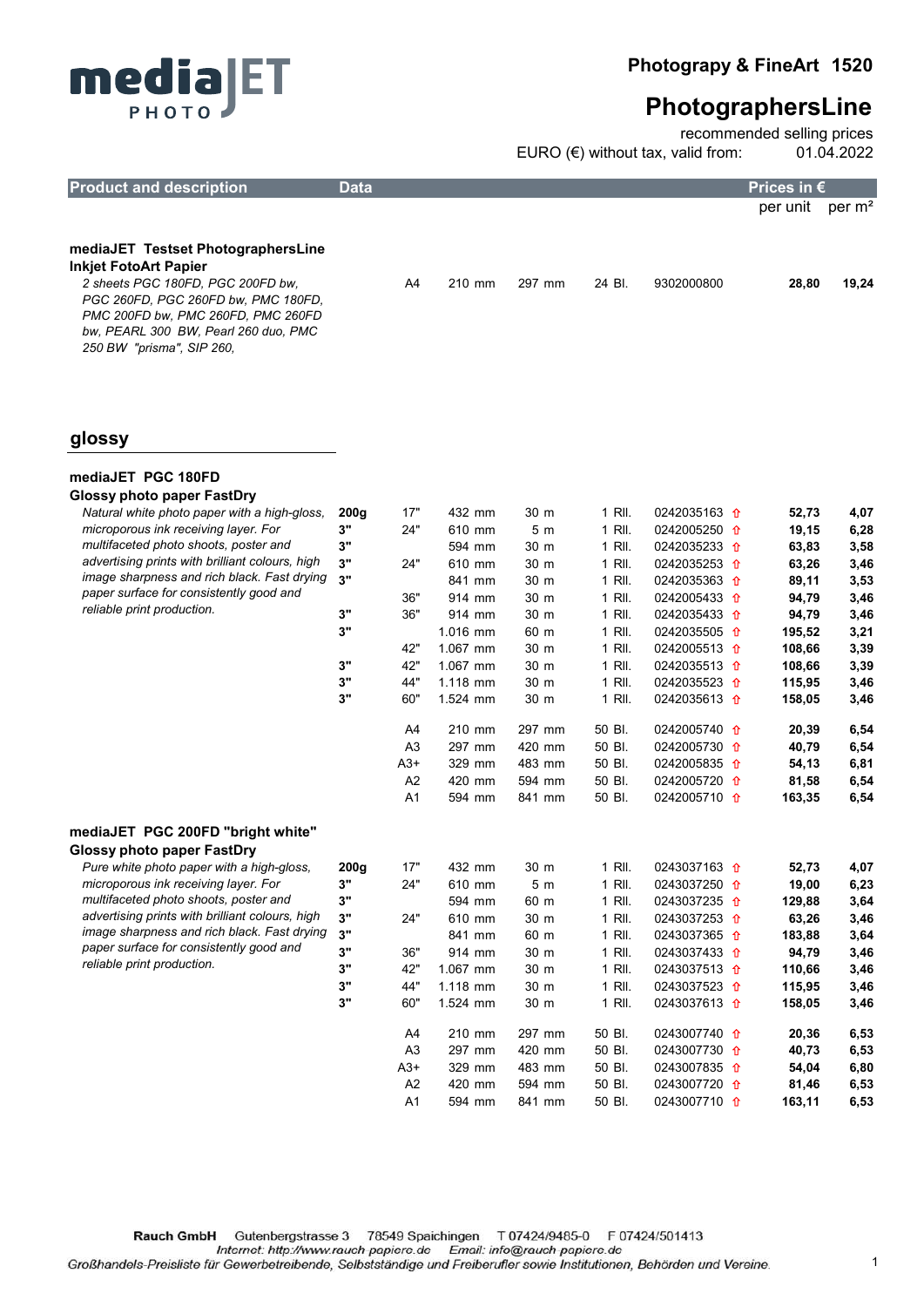

recommended selling prices EURO (€) without tax, valid from: 01.04.2022

| <b>Product and description</b>                                                           | Data             |                      |                  |                        |                  |                                                    | Prices in $\epsilon$ |                    |
|------------------------------------------------------------------------------------------|------------------|----------------------|------------------|------------------------|------------------|----------------------------------------------------|----------------------|--------------------|
|                                                                                          |                  |                      |                  |                        |                  |                                                    | per unit             | per m <sup>2</sup> |
|                                                                                          |                  |                      |                  |                        |                  |                                                    |                      |                    |
| mediaJET PGC 260FD "premium"                                                             |                  |                      |                  |                        |                  |                                                    |                      |                    |
| <b>Glossy photo paper FastDry</b><br>Somewhat heavier natural white photo                |                  |                      |                  |                        |                  |                                                    |                      |                    |
| paper with a high-gloss, microporous ink                                                 | 260g<br>3"       | 17"<br>24"           | 432 mm<br>610 mm | 30 m<br>5 <sub>m</sub> | 1 RII.<br>1 RII. | 0237048163 $\hat{\mathbf{n}}$<br>0237048250 1      | 83,72<br>24,96       | 6,46               |
| receiving layer for the best possible photo                                              | 3"               | 24"                  | 610 mm           | 30 m                   | 1 RII.           | 0237048253 1                                       | 102,55               | 8,18<br>5,60       |
| quality. Leading in the demand and output                                                | 3"               | 36"                  | 914 mm           | 30 m                   | 1 RII.           | 0237048433 1                                       | 153,66               | 5,60               |
| of professional photographs with maximum                                                 | 3"               | 44"                  | 1.118 mm         | 30 m                   | 1 RII.           | 0237048523 <del>1</del>                            | 187,96               | 5,60               |
| colour space and excellent image                                                         | 3"               | 60"                  | 1.524 mm         | 30 m                   | 1 RII.           | 0237048613 <del>1</del>                            | 256,22               | 5,60               |
| sharpness. A premium nanoporous coating                                                  |                  |                      |                  |                        |                  |                                                    |                      |                    |
| and homogeneous gloss without matting<br>ensure first-class photo prints.                | 260g             | A4                   | 210 mm           | 297 mm                 | 50 BI.           | 0237048741 <del>0</del>                            | 35,12                | 11,26              |
|                                                                                          |                  | A3                   | 297 mm           | 420 mm                 | 50 BI.           | 0237048731 <del>0</del>                            | 70,24                | 11,26              |
|                                                                                          |                  | $A3+$                | 329 mm           | 483 mm                 | 50 BI.           | 0237048834 <del>1</del>                            | 99,21                | 12,49              |
|                                                                                          |                  | A2                   | 420 mm           | 594 mm                 | 50 BI.           | 0237048722 1                                       | 140,48               | 11,26              |
| mediaJET PGC 260FD "bright white"                                                        |                  |                      |                  |                        |                  |                                                    |                      |                    |
| Glossy photo paper FastDry                                                               |                  |                      |                  |                        |                  |                                                    |                      |                    |
| Absolutely brilliant white photo paper with a                                            | 260g             |                      | 305 mm           | 30 m                   | 2 RII.           | 0238220083 <del>1</del>                            | 63,98                | 6,99               |
| high-gloss, microporous ink receiving layer.                                             | 260g             | 17"                  | 432 mm           | 30 m                   | 1 RII.           | 0238220163 1                                       | 73,28                | 5,65               |
| The ideal complement to the natural white                                                | 3"               | 24"                  | 610 mm           | 5 <sub>m</sub>         | 1 RII.           | 0238220250                                         | 22,09                | 7,24               |
| PGC 260FD premium. Developed for                                                         | 3"               | 24"                  | 610 mm           | 30 m                   | 1 RII.           | 0238220253 <del>1</del>                            | 88,79                | 4,85               |
| optimum image quality in black-and-white<br>photography. The great feel, combined with   | 3"               | 36"                  | 914 mm           | 30 m                   | 1 RII.           | 0238220433 <del>1</del>                            | 133,04               | 4,85               |
| the achievement of maximum black values                                                  | 3"               | 44"                  | $1.118$ mm       | 30 m                   | 1 RII.           | 0238220523 <del>1</del>                            | 162,73               | 4,85               |
| in the tonal value reproduction, make a                                                  | 3"               | 60"                  | 1.524 mm         | 30 m                   | 1 RII.           | 0238220613 <del>1</del>                            | 221,82               | 4,85               |
| lasting impression.                                                                      |                  | 10x15                | 102 mm           | 152 mm                 | 80 BI.           | 0238220998 <del>1</del>                            | 16,26                | 13,11              |
|                                                                                          |                  | 13x18                | 127 mm           | 178 mm                 | 80 BI.           | 0238220996 1                                       | 23,71                | 13,11              |
|                                                                                          |                  | A4                   | 210 mm           | 297 mm                 | 50 BI.           | 0238220741 <del>1</del>                            | 33,10                | 10,61              |
|                                                                                          |                  | A3                   | 297 mm           | 420 mm                 | 50 BI.           | 0238220731 <del>1</del>                            | 66,20                | 10,61              |
|                                                                                          |                  | $A3+$                | 329 mm           | 483 mm                 | 50 BI.           | 0238220834 <del>1</del>                            | 86,81                | 10,93              |
|                                                                                          |                  | A2                   | 420 mm           | 594 mm                 | 50 BI.           | 0238220720                                         | 136,29               | 10,93              |
| <b>lustre</b>                                                                            |                  |                      |                  |                        |                  |                                                    |                      |                    |
|                                                                                          |                  |                      |                  |                        |                  |                                                    |                      |                    |
| mediaJET PMC 180FD                                                                       |                  |                      |                  |                        |                  |                                                    |                      |                    |
| Silk matt photo paper FastDry                                                            |                  |                      |                  |                        |                  |                                                    |                      |                    |
| Natural white photo paper with a silk matt.                                              | 200 <sub>g</sub> | 17"                  | 432 mm           | 5 m                    | 1 RII.           | 0242007160 <del>0</del>                            | 16,92                | 7,83               |
| microporous ink receiving layer. For                                                     | 3"               | 17"                  | 432 mm           | 30 m                   | 1 RII.           | 0242037163 $\sqrt{\phantom{1}}$                    | 46,94                | 3,62               |
| multifaceted photo shoots, poster and<br>advertising prints with brilliant colours, high | 3"<br>3"         | 24"<br>24"           | 610 mm           | 5 <sub>m</sub>         | 1 RII.<br>1 RII. | 0242037250 <del>1</del>                            | 19,00                | 6,23<br>3,46       |
| image sharpness and rich black. Fast drying                                              | 3"               |                      | 610 mm<br>841 mm | 30 m<br>30 m           | 1 RII.           | 0242037253 <del>1</del><br>0242037363 <del>0</del> | 63,26<br>90,37       | 3,58               |
| paper surface for consistently good and                                                  |                  | 36"                  | 914 mm           | 30 m                   | 1 RII.           | 0242007433 <del>0</del>                            | 94,79                | 3,46               |
| reliable print production.                                                               | 3"               | 36"                  | 914 mm           | 30 m                   | 1 RII.           | 0242037433 <del>0</del>                            | 94,79                | 3,46               |
|                                                                                          | 3"               |                      | 1.016 mm         | 60 m                   | 1 RII.           | 0242037505 <del>1</del>                            | 193,24               | 3,17               |
|                                                                                          |                  | 42"                  | 1.067 mm         | 30 m                   | 1 RII.           | 0242007513 <del>1</del>                            | 110,66               | 3,46               |
|                                                                                          | 3"               | 42"                  | 1.067 mm         | 30 m                   | 1 RII.           | 0242037513 <del>1</del>                            | 110,66               | 3,46               |
|                                                                                          | 3"               | 44"                  | 1.118 mm         | 30 m                   | 1 RII.           | 0242037523 <del>1</del>                            | 115,95               | 3,46               |
|                                                                                          | 3"               | 54"                  | 1.372 mm         | 30 m                   | 1 RII.           | 0242037593 <del>1</del>                            | 142,29               | 3,46               |
|                                                                                          | 3"               | 60"                  | 1.524 mm         | 30 m                   | 1 RII.           | 0242037613 <del>0</del>                            | 158,05               | 3,46               |
|                                                                                          | 3"               | 60"                  | 1.524 mm         | 50 m                   | 50 RII.          | 0242047615 <del>1</del>                            | 238,69               | 3,13               |
|                                                                                          | 200g             | A4                   | 210 mm           | 297 mm                 | 50 BI.           | 0242007740 <del>0</del>                            | 20,36                | 6,53               |
|                                                                                          |                  | A <sub>3</sub>       | 297 mm           | 420 mm                 | 50 BI.           | 0242007730 <del>0</del>                            | 40,72                | 6,53               |
|                                                                                          |                  | $A3+$                | 329 mm           | 483 mm                 | 50 BI.           | 0242007835 <del>1</del>                            | 54,08                | 6,81               |
|                                                                                          |                  | A <sub>2</sub><br>A1 | 420 mm<br>594 mm | 594 mm<br>841 mm       | 50 BI.<br>50 BI. | 0242007720 <del>0</del><br>0242007710 <del>0</del> | 81,43<br>163,06      | 6,53<br>6,53       |
|                                                                                          |                  |                      |                  |                        |                  |                                                    |                      |                    |
|                                                                                          |                  |                      |                  |                        |                  |                                                    |                      |                    |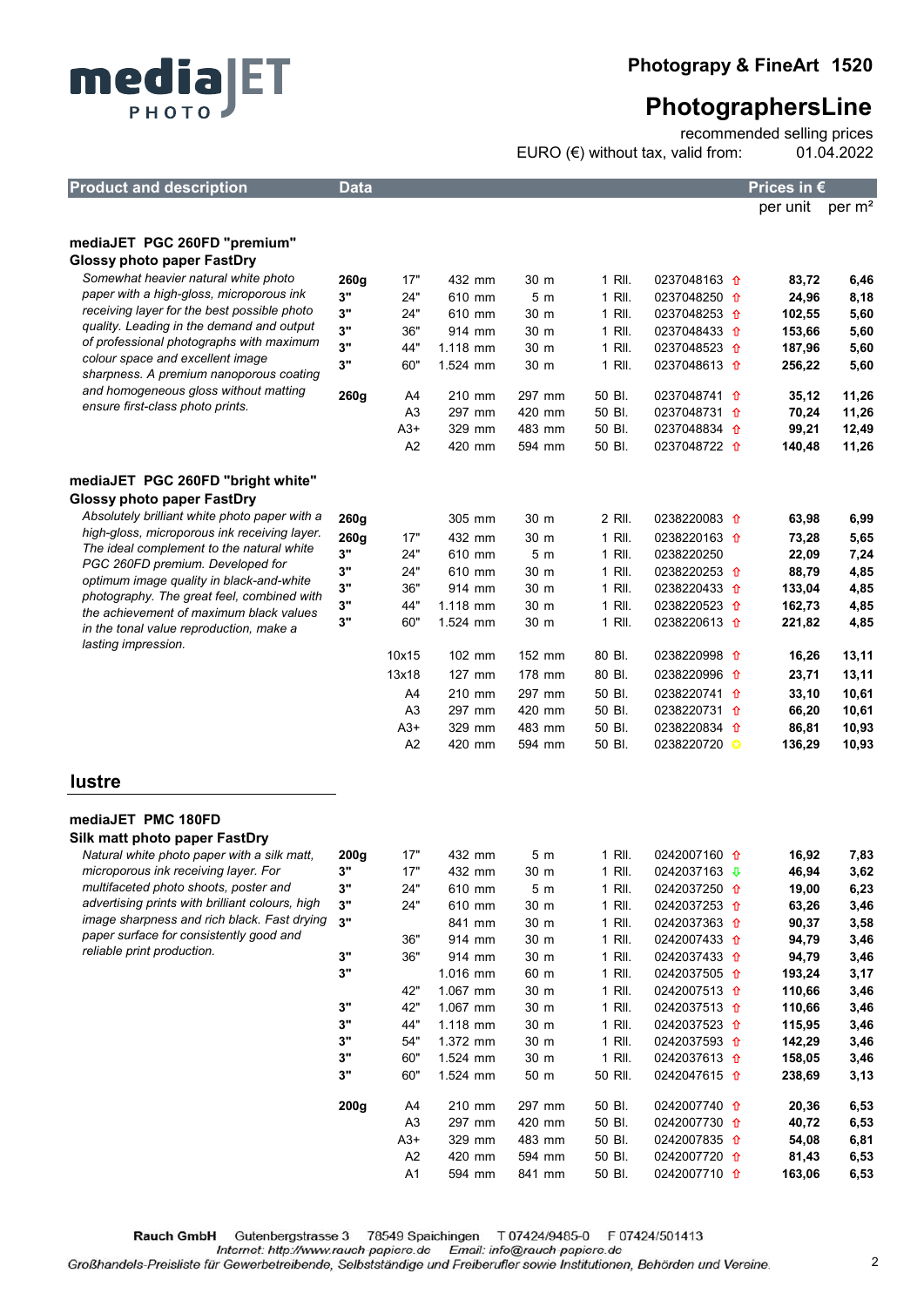

recommended selling prices EURO (€) without tax, valid from: 01.04.2022

A2 420 mm 594 mm 50 Bl. 0238221720 <del>0</del> 136,29 10,93

| <b>Product and description</b>                                     | <b>Data</b> |                |                    |                |        |                                                    | Prices in €      |                    |  |
|--------------------------------------------------------------------|-------------|----------------|--------------------|----------------|--------|----------------------------------------------------|------------------|--------------------|--|
|                                                                    |             |                |                    |                |        |                                                    | per unit         | per m <sup>2</sup> |  |
|                                                                    |             |                |                    |                |        |                                                    |                  |                    |  |
| mediaJET PMC 200FD "bright white"<br>Silk matt photo paper FastDry |             |                |                    |                |        |                                                    |                  |                    |  |
| Pure white photo paper with a silk-gloss,                          |             | 17"            | 432 mm             | 30 m           | 1 RII. | 0244037163 <del>0</del>                            | 52,73            |                    |  |
| microporous ink receiving layer. For                               | 200g<br>3"  | 24"            | 610 mm             | 5 m            | 1 RII. | 0244037250 1                                       |                  | 4,07               |  |
| multifaceted photo shoots, poster and                              | 3"          |                | 520 mm             | 30 m           | 1 RII. | 0244037193 <del>f</del>                            | 18,85            | 6,18               |  |
| advertising prints with brilliant colours, high                    | 3"          | 24"            | 610 mm             | 30 m           | 1 RII. | 0244037253 <del>0</del>                            | 61,72<br>63,26   | 3,96               |  |
| image sharpness and rich black. Fast drying                        | 3"          | 24"            | 610 mm             | 60 m           | 1 RII. | 0244037255 <del>1</del>                            | 114,19           | 3,46<br>3,12       |  |
| paper surface for consistently good and                            |             | 36"            | 914 mm             | 30 m           | 1 RII. | 0244007433 <del>1</del>                            | 94,79            | 3,46               |  |
| reliable print production.                                         | 3"          | 36"            | 914 mm             | 30 m           | 1 RII. | 0244037433 <del>0</del>                            | 94,79            | 3,46               |  |
|                                                                    | 3"          | 36"            | 914 mm             | 60 m           | 1 RII. | 0244037435 1                                       | 171,10           | 3,12               |  |
|                                                                    | 3"          | 42"            | 1.067 mm           | 30 m           | 1 RII. | 0244037513 <del>1</del>                            | 110,66           | 3,46               |  |
|                                                                    | 3"          | 44"            | 1.118 mm           | 30 m           | 1 RII. | 0244037523 <del>1</del>                            | 115,95           |                    |  |
|                                                                    | 3"          | 60"            | 1.524 mm           | 30 m           | 1 RII. | 0244037613 1                                       | 158,05           | 3,46               |  |
|                                                                    |             |                |                    |                |        |                                                    |                  | 3,46               |  |
|                                                                    |             | A4             | 210 mm             | 297 mm         | 50 BI. | 0244007740 <del>f</del>                            | 20,40            | 6,54               |  |
|                                                                    |             | A3             | 297 mm             | 420 mm         | 50 BI. | 0244007730 <del>1</del>                            | 40,79            | 6,54               |  |
|                                                                    |             | A3+            | 329 mm             | 483 mm         | 50 BI. | 0244007835 <del>1</del>                            | 53,94            | 6,79               |  |
|                                                                    |             | A2             | 420 mm             | 594 mm         | 50 BI. | 0244007720 1                                       | 81,58            | 6,54               |  |
|                                                                    |             |                |                    |                |        |                                                    |                  |                    |  |
| mediaJET PMC 260FD "premium"                                       |             |                |                    |                |        |                                                    |                  |                    |  |
| Silk matt photo paper FastDry                                      |             |                |                    |                |        |                                                    |                  |                    |  |
| The pleasant, slightly warm hue of this                            | 260g        | 17"            | 432 mm             | 30 m           | 1 RII. | 0237059163 1                                       | 83,72            | 6,46               |  |
| paper perfectly captures skin tones and                            | 3"          | 24"            | 610 mm             | 5 <sub>m</sub> | 1 RII. | 0237059250 1                                       | 24,96            | 8,18               |  |
| makes a warm, classic impression; the                              | 3"          | 24"            | 610 mm             | 30 m           | 1 RII. | 0237059253 1                                       | 102,55           | 5,60               |  |
| excellent image sharpness and colour                               | 3"          | 36"            | 914 mm             | 30 m           | 1 RII. | 0237059433 <del>1</del>                            | 153,66           | 5,60               |  |
| reproduction combined with extended colour                         | 3"          | 42"            | 1.067 mm           | 30 m           | 1 RII. | 0237059513 1                                       | 179,39           | 5,60               |  |
| space and fast drying guarantee first-class                        | 3"          | 44"            | 1.118 mm           | 30 m           | 1 RII. | 0237059523 1                                       | 187,96           | 5,60               |  |
| printing results on this silk-like paper.                          | 3"          | 60"            | 1.524 mm           | 30 m           | 1 RII. | 0237059613 1                                       | 256,22           | 5,60               |  |
|                                                                    |             |                |                    |                |        |                                                    |                  |                    |  |
|                                                                    |             | A4             | 210 mm             | 297 mm         | 50 BI. | 0237059741 1                                       | 35,13            | 11,26              |  |
|                                                                    |             | A3             | 297 mm             | 420 mm         | 50 BI. | 0237059731 <del>1</del>                            | 70,26            | 11,26              |  |
|                                                                    |             | $A3+$          | 329 mm             | 483 mm         | 50 BI. | 0237059834 <del>1</del>                            | 99,21            | 12,49              |  |
|                                                                    |             | A <sub>2</sub> | 420 mm             | 594 mm         | 50 BI. | 0237059721 <del>f</del>                            | 140,52           | 11,26              |  |
|                                                                    |             |                |                    |                |        |                                                    |                  |                    |  |
| mediaJET PMC 260FD "bright white"                                  |             |                |                    |                |        |                                                    |                  |                    |  |
| Silk matt photo paper FastDry                                      |             |                |                    |                |        |                                                    |                  |                    |  |
| Absolutely brilliant white photo paper with a                      | <b>260g</b> | 12"            | 305 mm             | 30 m           | 2 RII. | 0238221083 1                                       | 63,98            | 6,99               |  |
| silk-gloss, microporous ink receiving layer.                       |             | 17"            | 432 mm             | 30 m           | 1 RII. | 0238221163 1                                       | 73,28            | 5,65               |  |
| Developed for optimum high-contrast image                          | 3"          |                | 520 mm             | 30 m           | 1 RII. | 0238221193 1                                       | 89,60            | 5,74               |  |
| quality in black-and-white photography. The                        | 3"          | 24"            | 610 mm             | 5 <sub>m</sub> | 1 RII. | 0238221250 <del>1</del>                            | 22,09            | 7,24               |  |
| great velvety feel, combined with the                              | 3"          | 24"            | 610 mm             | 30 m           | 1 RII. | 0238221253 <del>1</del>                            | 88,79            | 4,85               |  |
| achievement of maximum colour space in                             | 3"          | 36"            |                    |                | 1 RII. |                                                    |                  |                    |  |
| the image reproduction, make a unique                              | 3"          | 42"            | 914 mm<br>1.067 mm | 30 m<br>30 m   | 1 RII. | 0238221433 <del>1</del><br>0238221513 <del>1</del> | 133,04<br>155,30 | 4,85<br>4,85       |  |
| impression. The ideal, bright white                                | 3"          | 44"            | 1.118 mm           | 30 m           | 1 RII. | 0238221523 <del>1</del>                            | 162,73           | 4,85               |  |
| supplement to PMC 260FD premium                                    | 3"          | 60"            | 1.524 mm           |                | 1 RII. |                                                    |                  | 4,85               |  |
|                                                                    |             |                |                    | 30 m           |        | 0238221613 <del>1</del>                            | 221,82           |                    |  |
|                                                                    |             | A4             | 210 mm             | 297 mm         | 50 BI. | 0238221741 <del>1</del>                            | 33,10            | 10,61              |  |
|                                                                    |             | A <sub>3</sub> | 297 mm             | 420 mm         | 50 BI. | 0238221731 <del>1</del>                            | 66,20            | 10,61              |  |
|                                                                    |             | $A3+$          | 329 mm             | 483 mm         | 50 BI. | 0238221832 <del>1</del>                            | 86,81            | 10,93              |  |
|                                                                    |             |                |                    |                |        |                                                    |                  |                    |  |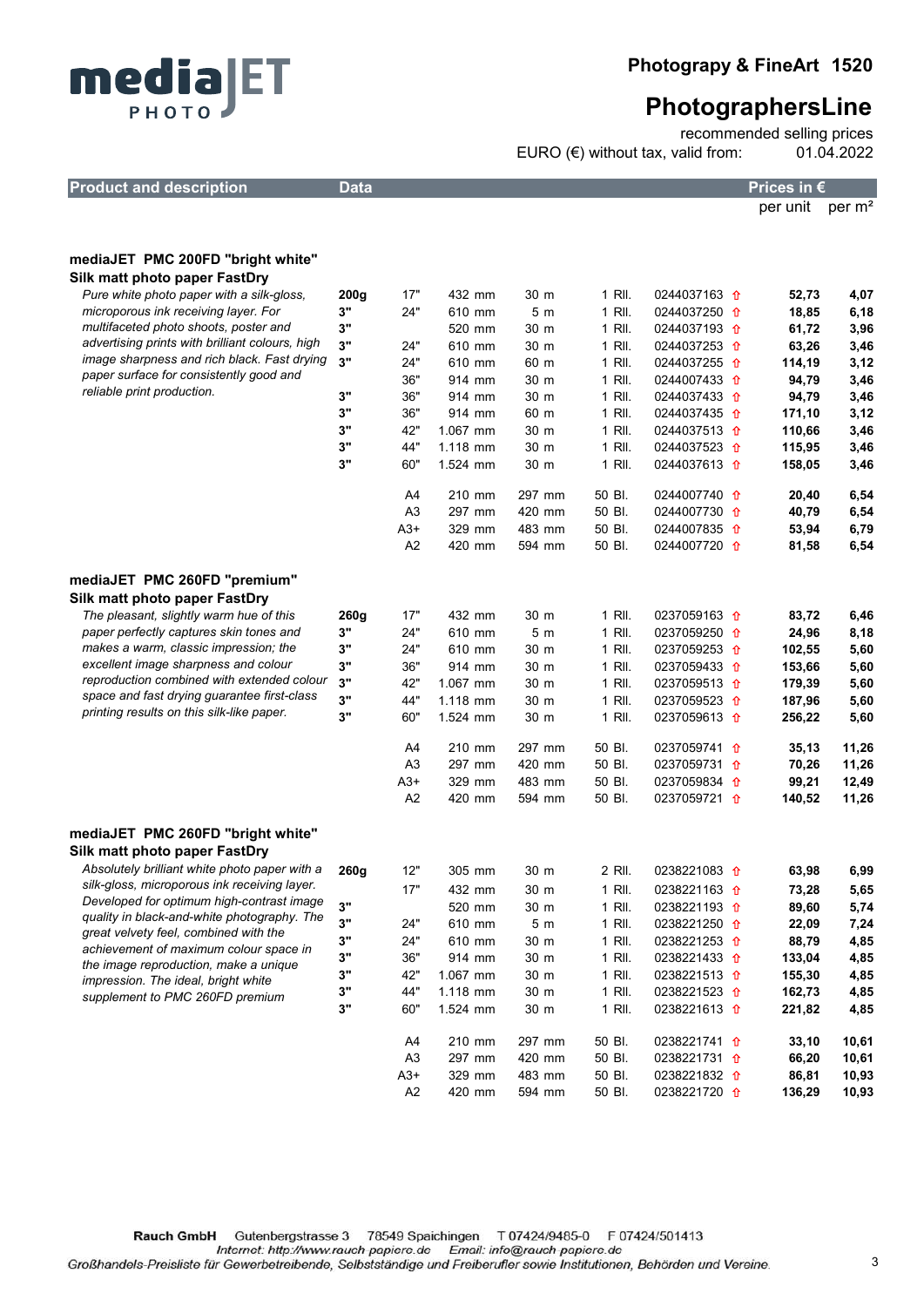

recommended selling prices EURO (€) without tax, valid from: 01.04.2022

| <b>Product and description</b>                                               | <b>Data</b>      |                |          |                 |        |                         | Prices in $\epsilon$ |                    |
|------------------------------------------------------------------------------|------------------|----------------|----------|-----------------|--------|-------------------------|----------------------|--------------------|
|                                                                              |                  |                |          |                 |        |                         | per unit             | per m <sup>2</sup> |
|                                                                              |                  |                |          |                 |        |                         |                      |                    |
| mediaJET PEARL 300 "bright white"                                            |                  |                |          |                 |        |                         |                      |                    |
| <b>Portrait photo paper FastDry</b>                                          |                  |                |          |                 |        |                         |                      |                    |
| A professional portrait photo paper with                                     | 300 <sub>g</sub> | 17"            | 432 mm   | 25 <sub>m</sub> | 1 RII. | 0234003162 <del>1</del> | 75,56                | 7,00               |
| beautiful whiteness and classic pearl gloss                                  | 3"               | 24"            | 610 mm   | 5 <sub>m</sub>  | 1 RII. | 0234003250 1            | 27,33                | 8,96               |
| effect. An absolutely perfect all-rounder for                                | 3"               | 24"            | 610 mm   | 25 m            | 1 RII. | 0234003252 1            | 91,40                | 5,99               |
| outstanding image quality without                                            | 3"               | 36"            | 914 mm   | 25 <sub>m</sub> | 1 RII. | 0234003432 <del>1</del> | 136,95               | 5,99               |
| reflections. The velvety lustre surface                                      | 3"               | 42"            | 1.067 mm | 25 m            | 1 RII. | 0234003512 <del>0</del> | 159,87               | 5,99               |
| refines the image output on a modern photo                                   | 3"               | 44"            | 1.118 mm | 25 m            | 1 RII. | 0234003522 <del>1</del> | 167,52               | 5,99               |
| paper that is almost insensitive to<br>mechanical abrasion and fingerprints. | 3"               | 60"            | 1.524 mm | 25 m            | 1 RII. | 0234003612 1            | 228,35               | 5,99               |
|                                                                              |                  | 10x15          | 102 mm   | 152 mm          | 40 BI. | 0234003998 1            | 13,18                | 21,25              |
|                                                                              |                  | 13x18          | 127 mm   | 178 mm          | 80 BI. | 0234013999 1            | 33,74                | 18,66              |
|                                                                              |                  | A4             | 210 mm   | 297 mm          | 40 BI. | 0234003740 <del>0</del> | 26,51                | 10,62              |
|                                                                              |                  | A <sub>3</sub> | 297 mm   | 420 mm          | 40 BI. | 0234003730 <del>1</del> | 53,01                | 10,62              |
|                                                                              |                  | $A3+$          | 329 mm   | 483 mm          | 40 BI. | 0234003835 <del>1</del> | 70,83                | 11,14              |
|                                                                              |                  | A2             | 420 mm   | 594 mm          | 50 BI. | 0234003720 <del>0</del> | 132,53               | 10,62              |
|                                                                              |                  | A1             | 594 mm   | 841 mm          | 50 BI. | 0234003710 1            | 265,38               | 10,62              |
| mediaJET Pearl 260 "smooth lustre duo"                                       |                  |                |          |                 |        |                         |                      |                    |
| Double-sided portrait photo paper                                            |                  |                |          |                 |        |                         |                      |                    |
| Professional high white portrait photo paper                                 | 260q             | A4             | 210 mm   | 297 mm          | 50 BI. | 0238012740 <del>0</del> | 33,55                | 10,76              |
| with elegant lustre gloss effect. A paper that                               |                  | A <sub>3</sub> | 297 mm   | 420 mm          | 50 BI. | 0238012730 1            | 67,09                | 10,76              |
| can be printed on both sides for outstanding                                 |                  | $A3+$          | 329 mm   | 483 mm          | 50 BI. | 0238012835 1            | 87,13                | 10,97              |
| image quality without reflections, for                                       |                  |                |          |                 |        |                         |                      |                    |
| example, in photo albums. The velvety                                        |                  |                |          |                 |        |                         |                      |                    |
| lustre surface refines the image output on a                                 |                  |                |          |                 |        |                         |                      |                    |
| modern double-sided photo paper that is                                      |                  |                |          |                 |        |                         |                      |                    |
| almost insensitive to mechanical abrasion                                    |                  |                |          |                 |        |                         |                      |                    |
| and fingerprints.                                                            |                  |                |          |                 |        |                         |                      |                    |